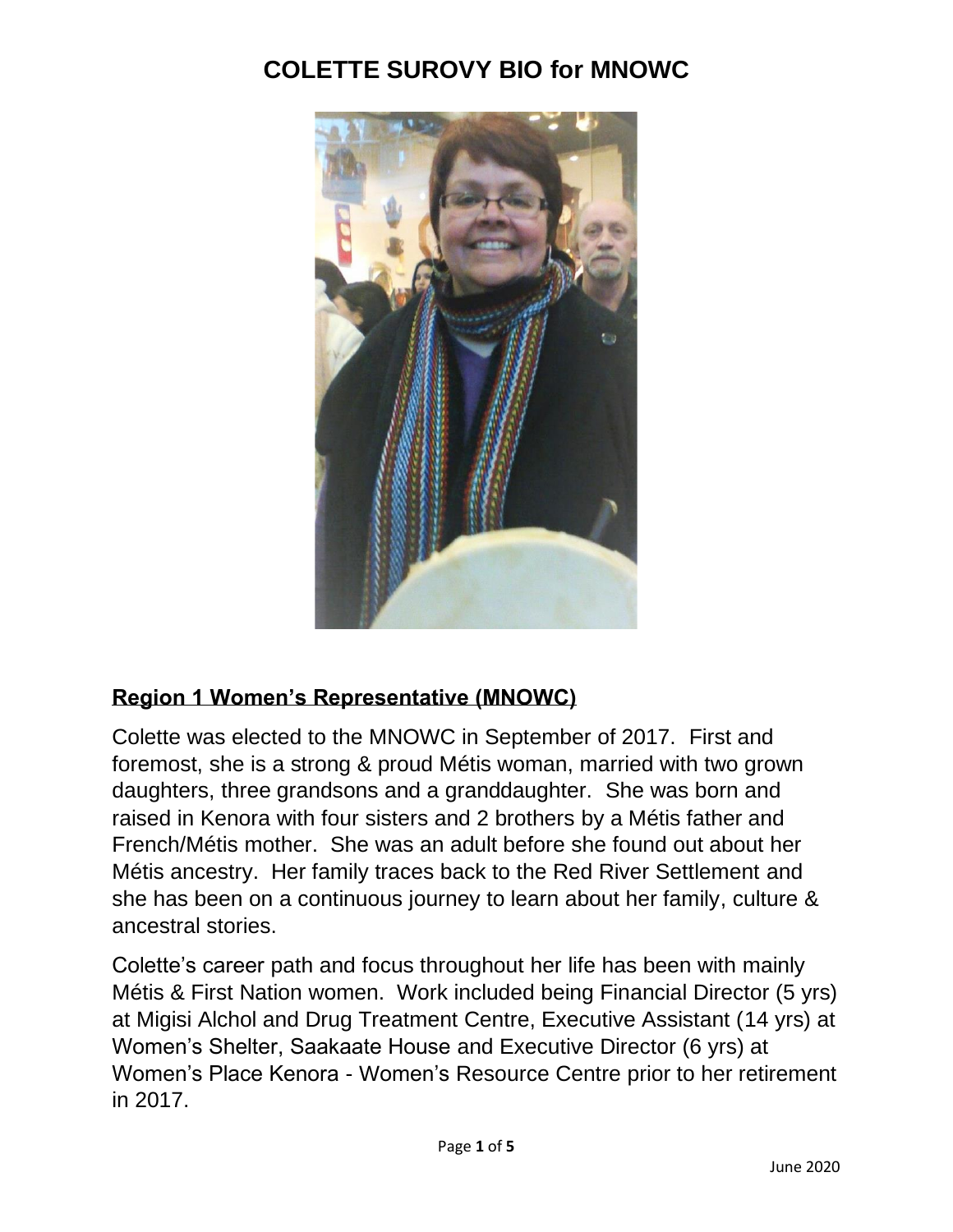Colette was elected to the Kenora Métis Council in 2006-2011 as the Women's Representative. After completing her term, she continued to be involved in Council activities and meetings. She held several portfolios during her time on Council. The two prominent ones were Language Revitalization and Housing. There were no fluent Michif speakers in Region 1 and the fight to reclaim Michif continues in her community. Colette acquired funding for a project called "Sharing Our Michif Language". This included a highly creative, intergenerational 20-week Michif course and an action-packed youth summer Michif camp both of which were quite successful.



*Sharing Our Michif Language*

In 2009, the Kenora Affordable Housing Group was formed to seek Indigenous funding for transitional housing in Kenora. As a founding member, Colette co-chaired this group and in 2010, they were approved for a three-million dollar project that included seven transitional & ten permanent rent-geared-to-income housing units. Completion of this project was a joyous culmination of many years of fighting to acquire transitional units for women fleeing violence after 100% of units were cut in the 90's.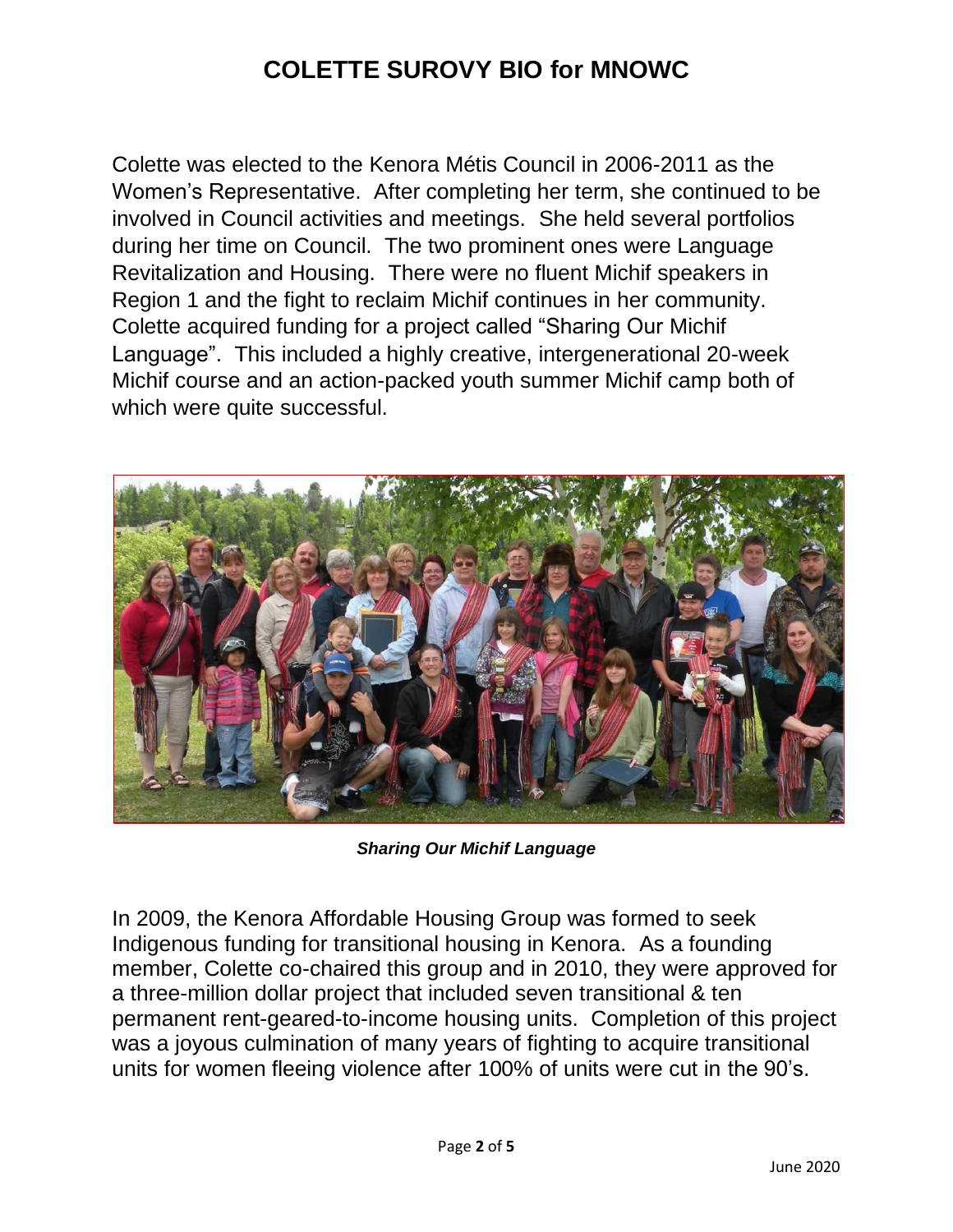A highlight of her term on Council was when she was asked to be a delegate for MNOWC (formerly known as the Women's Secretariat of MNO) for the creation of Les Femmes Michif Otipimisiwak in 2010.

Meeting and networking with Métis women from across the homeland was inspirational & motivated her to further the fight for systemic change and equity for Métis women.



*LFMO Inaugural 2010 AGM with Ontario Delegation*

Volunteerism has been a pivotal piece of Colette's life. She has volunteered for numerous gatherings, groups, charitable boards, councils and collectives. She was a crisis line volunteer for the Kenora Sexual Assault Centre Crisis Line and for many event committees such as Sisters In Spirit, Take Back The Night, Louis Riel Day, National Indigenous Peoples Day, Fall Harvest, December 6th and International Women's Day. She volunteers to facilitate workshops on a variety of topics such as healing blankets, rock painting, medicine teachings, etc. Colette was a co-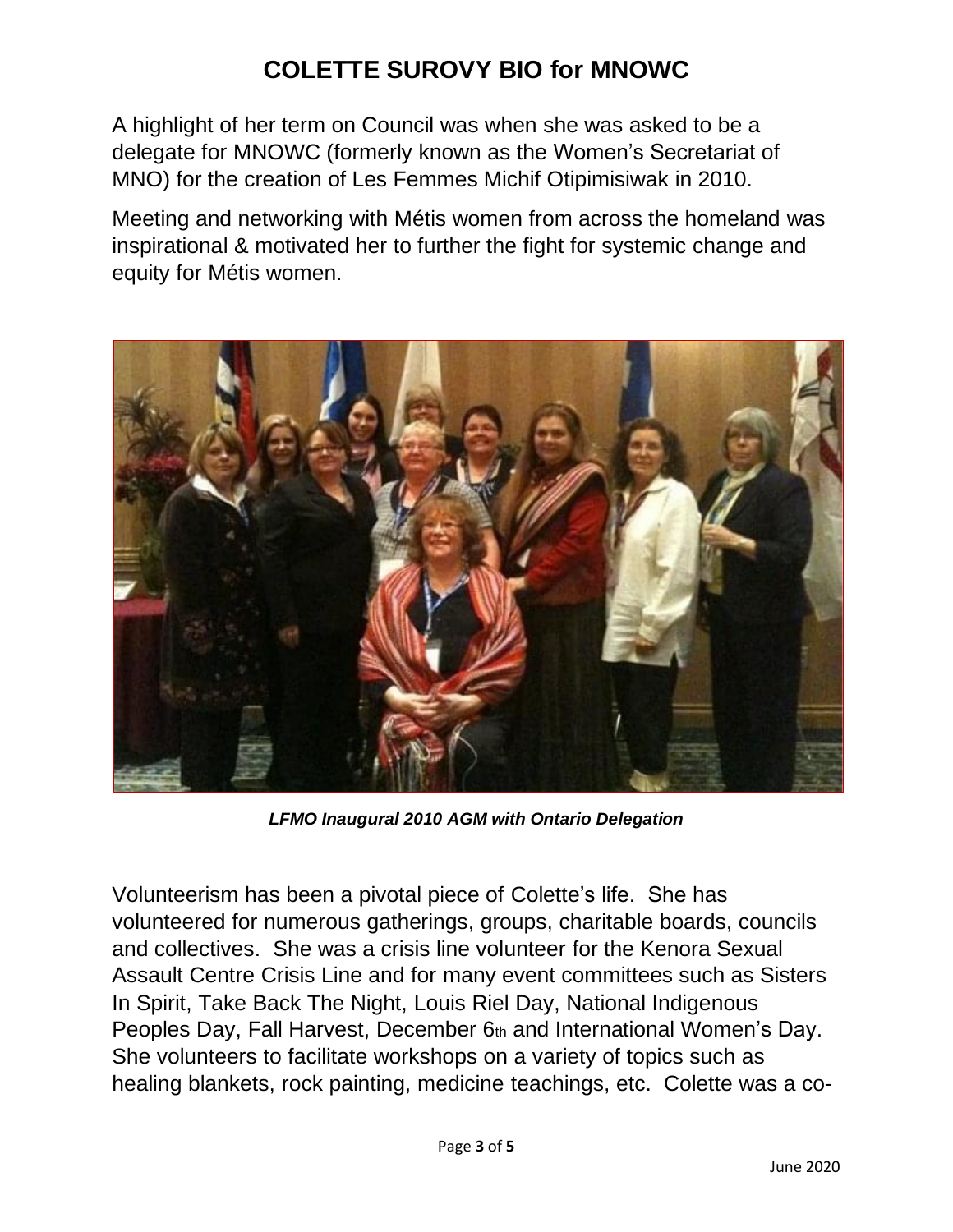founder of the Sweetgrass Film Festival that featured Indigenous women's film productions and ran for three years in Kenora. She is currently exploring expanding the vision of the festival. In 2016, she co-founded along with 6 other women, Kenora's first Indigenous women's microlending circle.



 *Maang Gaanoodaagozid (Loon's Call) Inspiring Women's Walk of Fame*



 *Women's Drum Group IWD 2013 with Elder Nancy Morrison*

Colette & the Kenora Métis Council secured funding for an anti-racism conference in 2018 called Standing Up To Racism. Keynote speakers were brought in, a local film production trailer premiered about the impacts of local racism, an Indigenous movie producer was invited to screen his film production and local schools participated in the School Laundry Project. This initiative invited students grades 1-6 to host a discussion in their classroom on racism and express their feelings about it through a clothing art project by creating their own clothesline for the classroom that was later displayed at the conference.

Here in Ontario, Métis women are facing a multitude of issues such as murdered and missing Indigenous women & girls, reconciliation, language revitalization, environmental defense, education, inequity in all aspects of life, traditional way of life and violence against women.